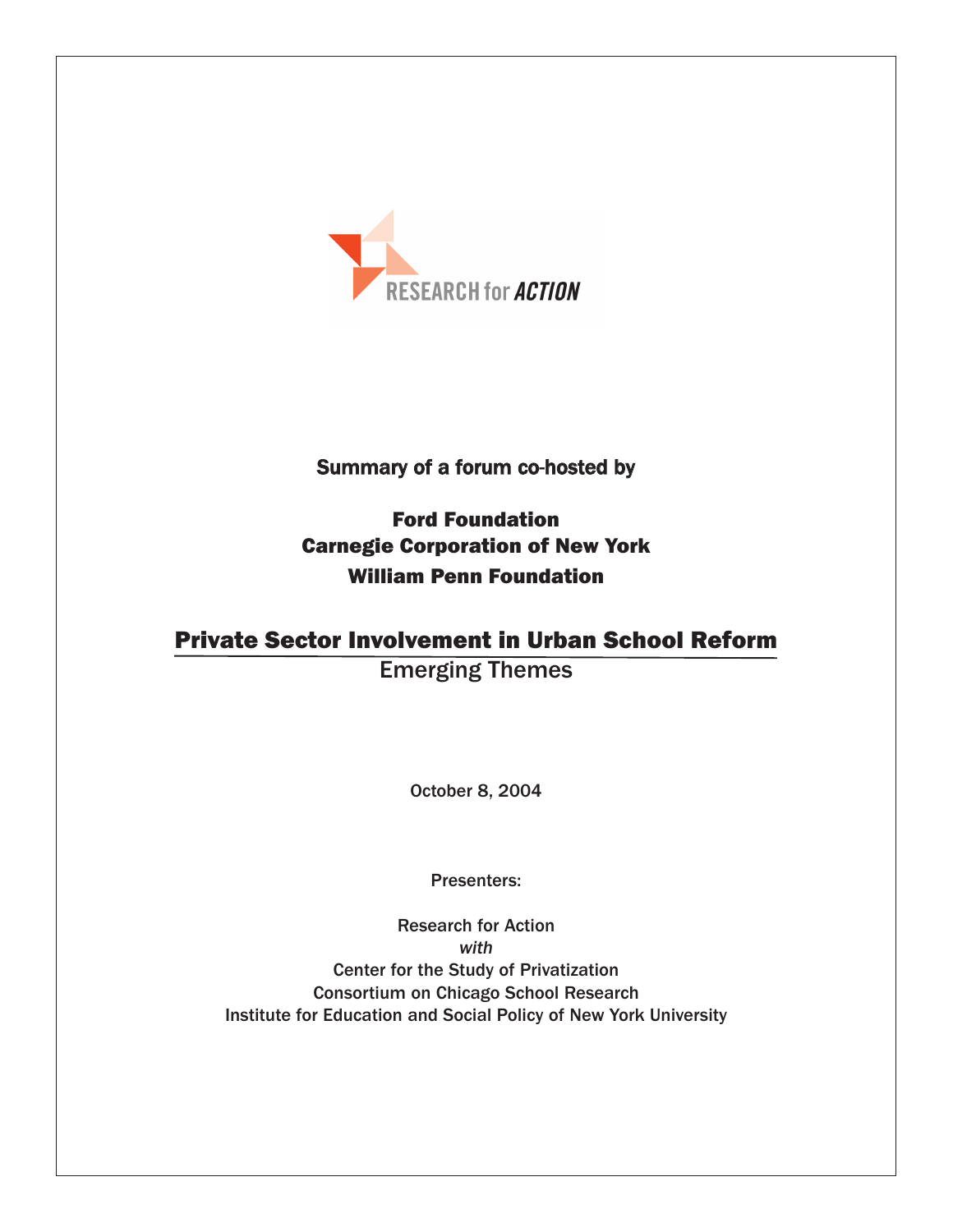*ncreasingly, the private sector (both for-profit and Inon-profit) is providing resources and alternative delivery models for urban public schools. Beyond vouchers, we are witnessing new efforts to turn schools over to private management, expansion of quasi-independent charter schools, and new hybrid partnerships between public schools and private agencies. Nowhere is the engagement of private sector alternatives more extensive than in Philadelphia, which, in the aftermath of a 2001 state takeover, now has 44 schools managed by private companies or non-profit organizations. This does not include an additional 24 restructured schools, 51 charter schools, and 10 special admission schools.*

*Research for Action (RFA), a Philadelphia-based nonprofit education research group has been monitoring the effects of these changes in the Philadelphia schools. RFA presented findings on the impact of privatization to date at a meeting at the Ford Foundation co-hosted by the William Penn Foundation, Carnegie Corporation of New York, and Ford on October 8, 2004. RFA was joined at this event by representatives of the Institute for Education and Social Policy of New York University, the Consortium on Chicago School Research, and the Center for the Study of Privatization at Teachers College, Columbia University, for a multi-city analysis of the changing role of the private sector in urban public education. Following is a brief summary of the major themes that emerged from this event.* 

### Private sector involvement in urban public education is increasing.

Public sector bureaucracies – particularly in urban settings – have been increasingly turning their attention toward the private sector to help overcome dramatic resource and capacity gaps in everything from management and service delivery to upgrading the skills and knowledge of school professionals. Increased private sector involvement has been encouraged, in no small degree, by an increasing demand for educational services and the new accountability measures built into the federal *No Child Left Behind* Act (NCLB). The placement of persistently low-performing schools into the hands of outside providers is an underlying principle of NCLB and is based on the as yet untested assumption that these providers will be better able to operate these schools and improve student achievement. In addition, parents are seeking both increased and improved school system services as well as extra services including tutoring, after-school programming, and test

preparation. Scholars examining urban school improvement efforts nationwide and in three of the nation's largest cities – Philadelphia, Chicago, and New York – anticipate that private sector involvement will continue to increase in urban public education future. In fact, what is happening in Philadelphia – and to some extent Chicago, New York and other cities – is likely to happen nationwide.

### Increased private sector involvement challenges districts and central offices to assume new roles and functions. Changes in bureaucratic culture may also be an outcome.

Districts are increasingly being called upon to manage diverse portfolios of school management models. As districts try to adapt, their central offices must develop the capacity to define and meet their new responsibilities.

In Philadelphia, the district now manages a multiple provider model in which a variety of external entities (both for-profit and non-profit) have management roles in poorly performing schools that were identified during the state takeover of the system. As a result, the central office has taken on the critical job of deciding which options should be used in which schools. Indeed, the central office has re-positioned itself (rather than parents and students) as the primary consumer in the city's educational marketplace. In addition to seeking external providers to manage schools, the district is utilizing external providers for a variety of educational services, including professional development, curriculum development, data management, and tutorial services. A shift is taking place in the culture of the central office from primarily bureaucratic to partially entrepreneurial.

New York City has undergone a comprehensive restructuring of its school system under a corporate model in which both the city's mayor and segments of its corporate sector play critical roles. Increasingly, New York's school district has come to work with both external providers of educational services and a host of external partners that are helping to plan, design, and manage new schools throughout the city. This strategy includes partnerships with non-profit agencies to leverage resources of the community and to build a broader and deeper base of stakeholders.

In Chicago, a sizeable number of schools have operated under different partnership arrangements over the past ten years. As the district struggled to adapt to the new roles and responsibilities that these arrangements demanded, both the central office and schools suffered from a lack of clarity regarding autonomy, accountability, and authority. Instructional guidance for struggling schools often remained inadequate.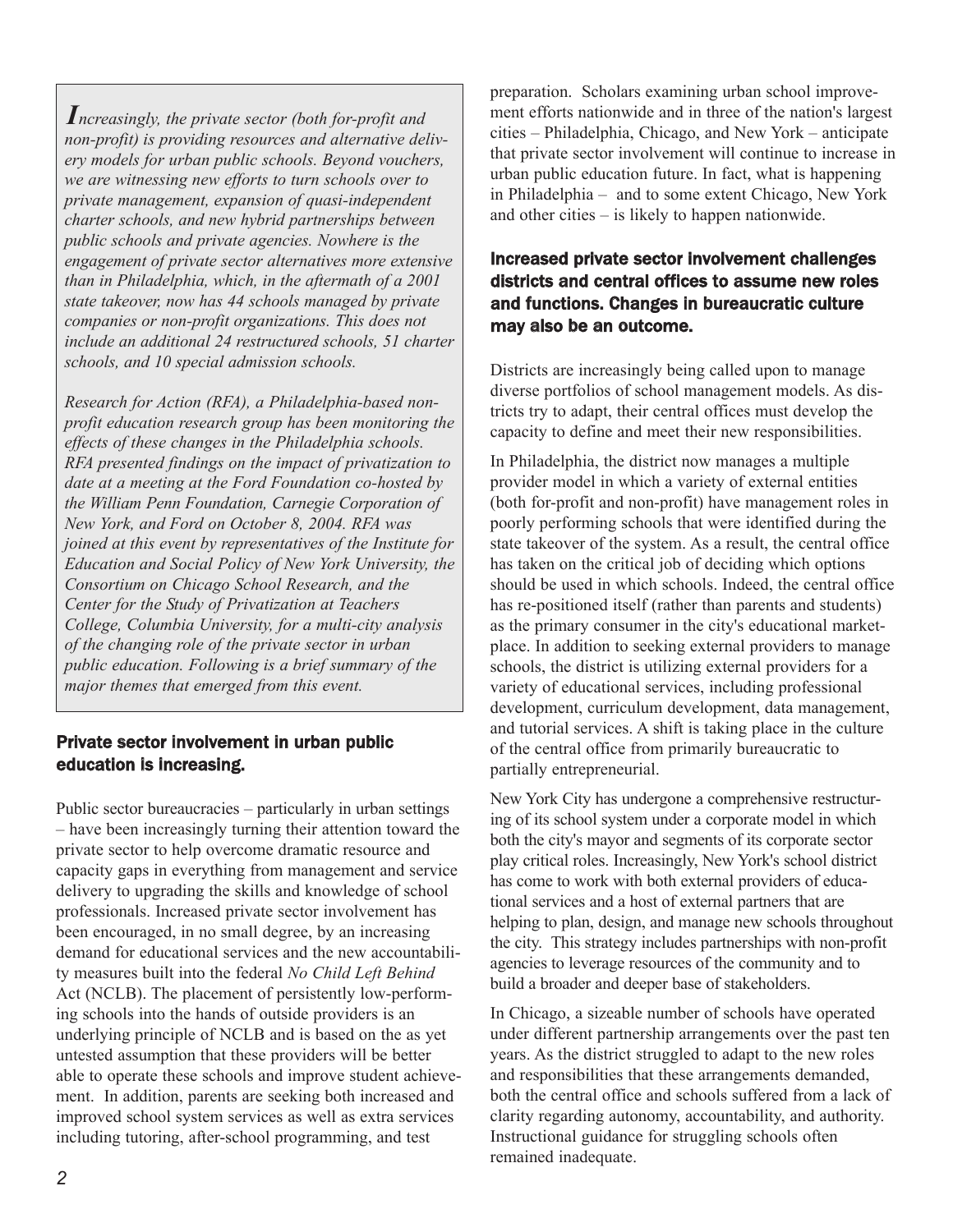### Despite the rhetoric of school choice, it is not yet clear if private sector involvement will result in increased school options for all students and their families.

In Philadelphia, New York, and Chicago alike, proponents of private sector involvement have consistently argued that these new management models will mean that more students and families will have better options in where to attend school.

Philadelphia's diverse provider model has not resulted in increased choice for students and families. Providers are selected by the district and assigned to schools without public involvement. As in many other urban districts, Philadelphia students who attend low-performing schools largely have the same limited options they had prior to NCLB*.* Then, and now, their options are special admission magnet schools and charter schools that have long waiting lists.

In contrast, it appears that increased choice has indeed occurred in New York, with the district moving from 120 to 300 high schools – most of them small, and all of them schools of choice – in 10 years.

### The emerging relationships between the private sector and district central offices are limiting opportunities for public participation in key decisions regarding school management and school accountability.

Despite the scale and the importance of changes that are occuring in how schools are managed and operated, the space for public input in decision-making is very limited. In all three cities, much of the planning and decision-making has been done by education professionals at the state level or in central offices, private sector representatives, and outside consultants. There has not been much public dialogue about the role that citizens want the private sector to play in their schools or public participation in specific decisions about school management models. Likewise, citizens have had limited input into decisions about what criteria will be used to judge the effectiveness of private sector involvement. While there has been some community resistance of private sector involvement in all three cities, it is unclear whether there will be community and civic participation in determining if the private sector is doing an effective job.

In response to these trends, place-based research organizations like Research for Action, the Institute for Education and Social Policy, and the Consortium on Chicago School Research are focusing their attention on meeting the knowedge needs of their local communities as well as informing the national dialogue.

Research organizations are increasingly building the critical capacities to provide civic and community groups with the knowledge they need to enter decision-making processes about private sector involvement in public education. Given the heated ideological climate in which these trends are playing out, studies must be methodologically rigorous. The current environment also demands that research organizations adopt multi-disciplinary approaches that include the perspectives of economists, political scientists, and business and organizational management experts. Their designs must be flexible enough to follow the important stories in their communities and take into account the complexities of local context. At the same time, these organizations should collaborate on cross-city analyses so that general principles can be distilled from experiences in different cities. These organizations are building their capacity to provide "real-time" analyses that bring greater knowledge in a timely fashion to policymakers and the public alike. Such approaches will allow research organizations to play meaningful roles in both shaping reforms and encouraging and supporting public engagement.

# **RESEARCH for ACTION**

*For more information on RFA's research on privatization see its Learning from Philadelphia's School Reform project on the RFA website. Learning ...* is *a research and public awareness project assessing the current reform efforts in Philadelphia public schools. RFA is leading a team of well-known scholars to develop a broad-based research agenda for the benefit of educators, policymakers, funders, and the community.*

*www.researchforaction.org 215-823-2500 3701 Chestnut Street, Philadelphia, PA 19104*

*Special thanks to Cyrus Driver, Constancia Warren, and Candace Bell for co-hosting and to Warren Simmons for moderating this event.*